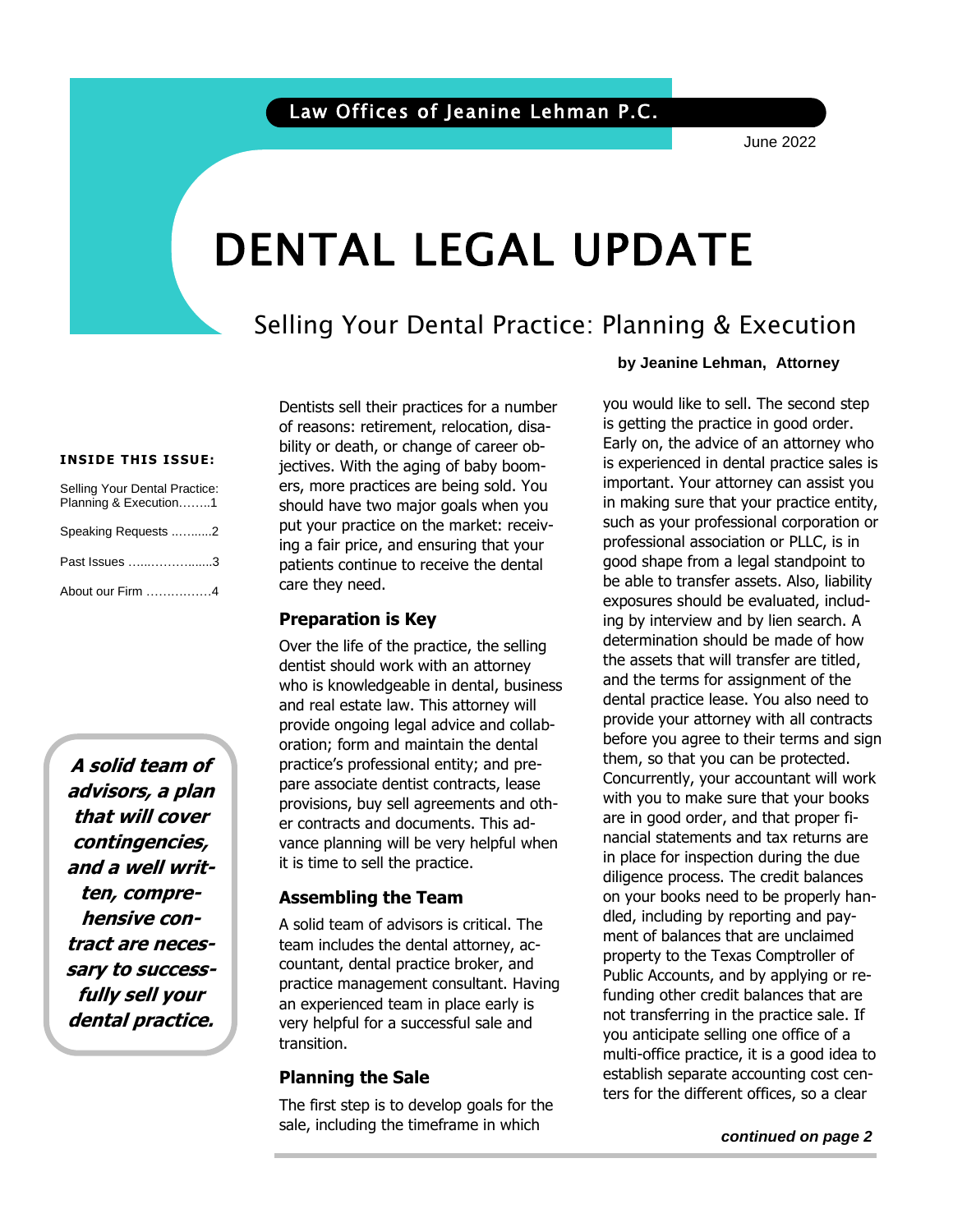### **Speaking Requests**

For **Jeanine Lehman** and her colleagues to speak to professional and business groups on legal and practice management topics, please contact Jeanine Lehman at **(512) 918-3435** or [jeanine@jeanine.com](mailto:jeanine@jeanine.com)

ì



#### **Website Favorites**

Law Offices of Jeanine Lehman P.C. [www.jeanine.com](http://www.jeanine.com/)

Capital Area Dental Society [www.capitalareadental.org](http://www.capitalareadental.org/)

Texas State Board of Dental Examiners [www.tsbde.state.tx.us](http://www.tsbde.state.tx.us/)

Texas Dental Association [www.tda.org](http://www.tda.org/)

> Texas Academy of General Dentistry [www.tagd.org](http://www.tagd.org/)

American Dental Association [www.ada.org](http://www.ada.org/)

Texas Unclaimed Property [www.comptroller.texas.gov/](http://www.comptroller.texas.gov/up/) [up/](http://www.comptroller.texas.gov/up/)

### **Selling Your Dental Practice** *(cont.) --*

financial picture can be provided for the office being sold. The advice of a dental practice broker should be sought, so that you can maximize your return, determine valuation range, and avoid pitfalls. A selling dentist should not wind down his practice to parttime and drop insurance plans if he plans to sell, because by winding down the practice, the cash flow and patient base are reduced – thereby reducing the sales price. A better approach is for the seller to keep the practice at full volume, continue to accept insurance, and, in some cases, negotiate to stay on with the buyer as a part-time associate after the sale.

The name of the practice is a factor to consider. Having a practice name that does not include the name of the selling dentist can help with the "branding" of the practice and the transition. Texas State Board of Dental Examiners rule 108.4 limits how long the name of a departing dentist can be used by a practice. In the case of retirement or death, the departing dentist's name can be used for one year. In other cases, the departing dentist's name can be used for 40 days after departure. However, if the transferring dentist remains actively engaged in the practice of dentistry in the transferred practice, the acquiring dentist may continue using the name of the transferring dentist.

### **Associate Dentist Purchaser**

In some cases, the associate dentist is the purchaser. After working in the practice for a satisfactory time period, the seller may offer the associate dentist the opportunity to buy a part of or all of the practice. For a partial practice purchase, the common structure is for the associate to buy a portion of the stock or other ownership interests in the practice entity. In such cases,

## page 2 DENTAL LEGAL UPDATE

the compensation packages of the senior dentist(s) and the purchasing associate need to be restructured, since both are then owners, and a buy sell agreement needs to be negotiated and signed. It will cover events that trigger departure by a dentist (such as death, disability, dispute, divorce, retirement or relocation). A noncompete is also advisable.

In other cases, the buying dentist may work as an associate for a short "honeymoon period" to see if the practice sale is beneficial to both the buying and selling dentists. After the honeymoon period is over if both parties agree, the buying dentist purchases the practice and the roles reverse, so that the selling dentist stays on as an associate. For this structure to work well, there needs to be adequate revenue for both dentists and the dentists need to be compatible. This structure helps with transition of patients, provides an opportunity for mentoring and collaboration between the dentists, and may provide a reduced schedule for the senior dentist  $-$  allowing time for family and outside interests.

The associate dentist should prepare professionally and financially to be a practice owner. The selling dentist may counsel the associate dentist to establish a banking relationship to obtain capital to purchase the practice. Potential purchasers should live within their means and avoid luxury purchases before buying the practice, so that they can qualify for financing.

### **Asset vs. Stock Sale**

There are two general types of practice sales – the stock sale and the asset sale. In the stock sale (or limited liability membership interests sale), the liabilities of the practice, including un-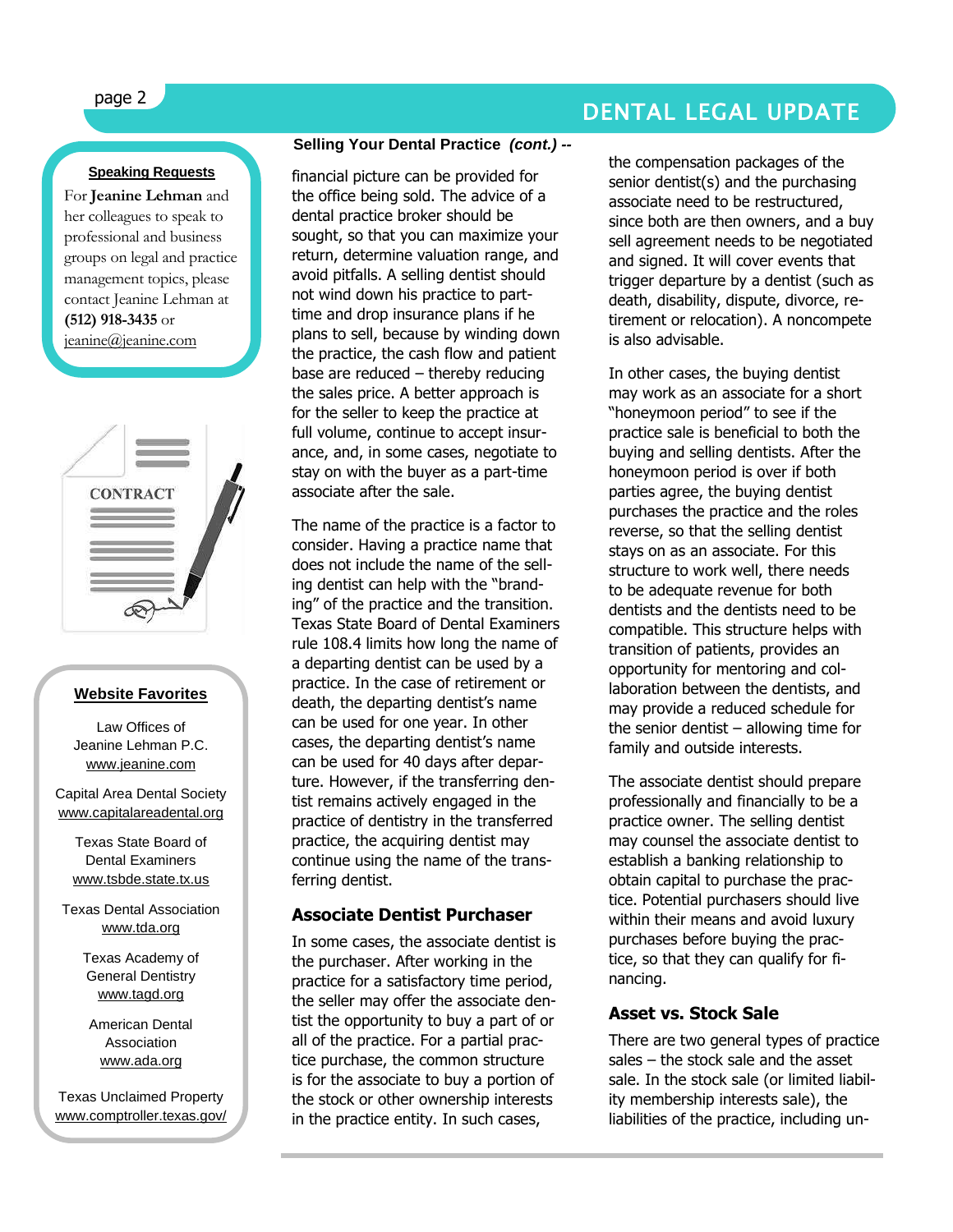### **DENTAL LEGAL UPDATE Superior and the second second service of the second second service of the service of the service of the service of the service of the service of the service of the service of the service of the serv**

known liabilities, such as malpractice claims, remain with the entity, and therefore remain for the practice buyer. In the asset sale, either the assets only, or assets and named liabilities transfer. Therefore, there is less liability exposure to a purchaser when purchasing in an asset sale and many purchasers will prefer to buy using that method, for that reason and tax reasons.

### **Sale of Charts**

There may be situations in which the charts of the dental practice are sold. There are various reasons to take this approach, including if the real estate cannot be transferred, i.e., due to sale of real estate or non-transferrable lease, lack of staff, i.e., due to dental staff shortages caused by the pandemic, or closing down and transferring a line of business. Selling charts to another dentist in close proximity is helpful. Also, having the selling dentist work for a while as an associate in the buying practice helps to transfer the practice goodwill to the purchasing dentist.

### **Inventory Process**

The seller should begin by taking an inventory of his practice's hard and soft assets. Hard assets may include dental equipment; furniture; supplies; signage; real estate; assignable leases on both real estate and equipment; accounts receivable; assignable prepaid fees such as memberships, subscriptions, and insurance; assignable computer software and billing systems, and any other items. Soft assets may include the practice name, telephone numbers, websites, the loyalty and skill of employees who will stay under new management, and goodwill, including but not limited to patient, referral source and community. If you own the real estate, a decision needs to be made if the real estate will transfer in the practice sale or if it will be leased to the buyer. For retained real estate, you may want to have your attorney analyze the feasibility of using a limited liability company to hold the real estate due to liability concerns associated with being a landlord, and if feasible, form the LLC.

Similarly, the seller should assemble an inventory of the practice's liabilities. These include operating debt; real estate and equipment financing; employee wages and benefits; taxes; accounts payable; insurance premiums (including tail malpractice insurance coverage); litigation or anticipated claims.

### **Death & Mental Incompetency**

If your practice is a sole proprietorship, recognize that the sole proprietorship ceases to exist upon your death. Upon death, your heirs need to rush to probate court to get an administrator or executor appointed to carry on the practice. In the meantime, bills need to be paid, employment matters need attention, a substitute dentist needs to be hired, and many other matters need to be addressed. When the sole proprietor dies, the practice's bank account is frozen and no checks may be written. Rather than having a sole proprietorship, you should own your practice in a professional entity, which survives your death; examples include the professional limited liability company, professional corporation, and professional association. The dental attorney can assist you with formation of and transition to a professional entity. Being able to continue to write checks, have employees, and hire a substitute dentist is critical for continuity of patient care and for protecting the value of your practice until it can be sold.

In all cases, be sure to have an up-to-date Texas will, statutory durable power of attorney, medical power of attorney and related estate planning documents – signed, notarized and stored in a safe place where they can be located. The persons appointed as administrator/executor of your estate under your will and having the authority to act for you pursuant to your power of attorney need to be asked to provide this service, be

#### *continued on page 4*

**Jeanine Lehman** is a Round Rock, Texas dental attorney who practices dental, health, real estate, employment, and business law.

### **Past issues of the Dental Legal Update are available at [www.jeanine.com](http://www.jeanine.com/)**

The information in this newsletter is not a substitute for legal advice. The information is general in nature and should not be relied upon as legal advice generally or that is applicable to any particular situation. For legal advice in a particular situation, the reader is advised to retain an attorney. For reprints, call (512) 918-3435 or email [jeanine@jeanine.com.](mailto:jeanine@jeanine.com) © 2022 Jeanine Lehman.